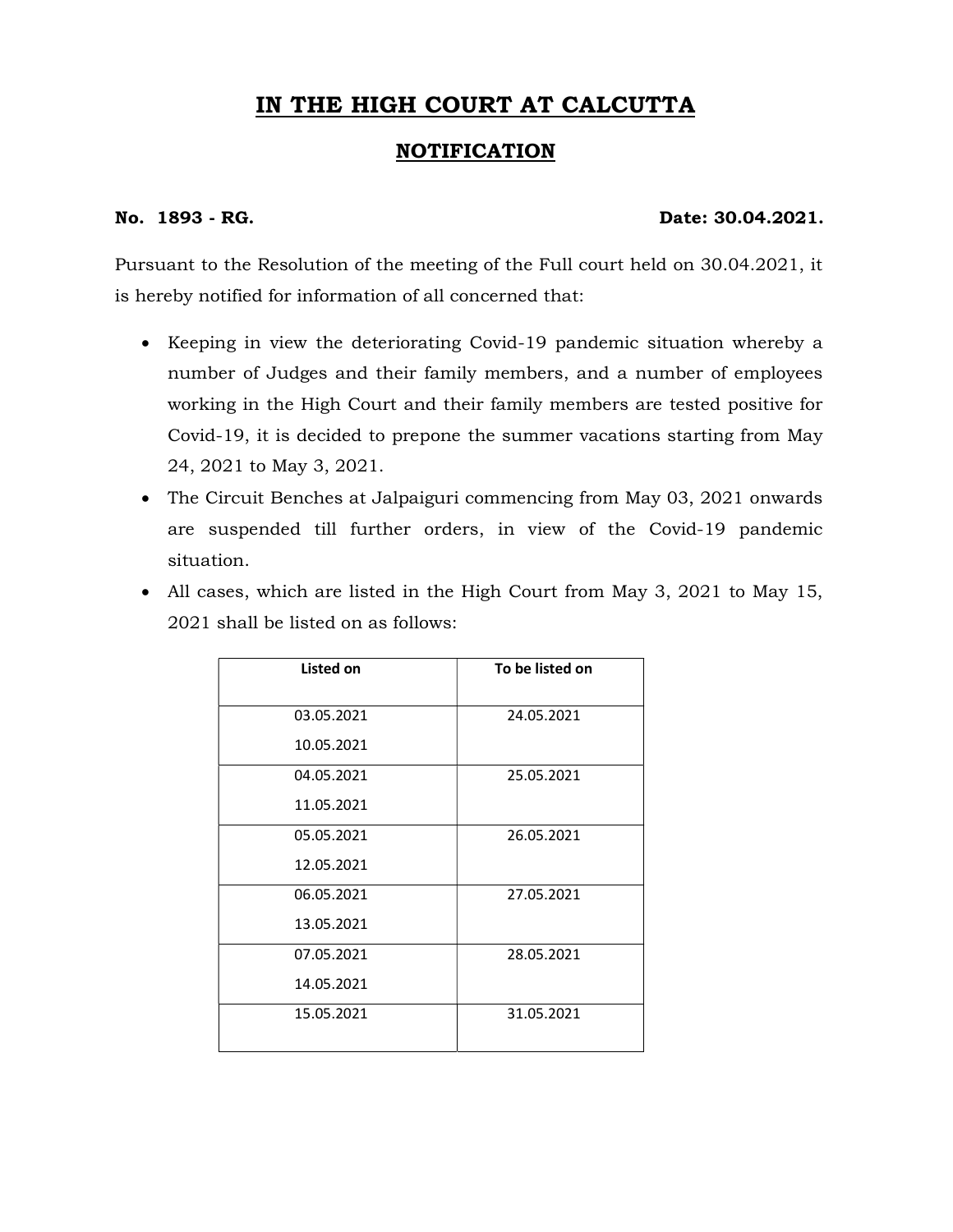After due discussions it is resolved that the vacations starting from May 24, 2021 in the Trial Courts in the State of West Bengal be preponed from May 24, 2021 to May 3, 2021 and the vacations in the City Civil Court at Calcutta and the City Sessions Court at Calcutta starting from May 31, 2021 be preponed to May 3, 2021. In addition, all District Courts including City Civil Court at Calcutta and City Sessions Court at Calcutta will remain closed for extended vacations from May 10 to May 15, 2021, keeping in view the alarming Covid-19 situation. The decision to declare any compensatory working days in view of the extended vacations from May 10, 2021 to May 15, 2021 shall be taken subsequently, keeping in view the Covid-19 pandemic situation.

| <b>Listed on</b> | To be listed on |  |
|------------------|-----------------|--|
| 03.05.2021       | 24.05.2021      |  |
| 10.05.2021       |                 |  |
| 04.05.2021       | 25.05.2021      |  |
| 11.05.2021       |                 |  |
| 05.05.2021       | 26.05.2021      |  |
| 12.05.2021       |                 |  |
| 06.05.2021       | 27.05.2021      |  |
| 13.05.2021       |                 |  |
| 07.05.2021       | 28.05.2021      |  |
| 14.05.2021       |                 |  |
| 15.05.2021       | 31.05.2021      |  |

 All cases which are listed in the District Courts from May 3, 2021 to May 15, 2021 shall be listed as follows: